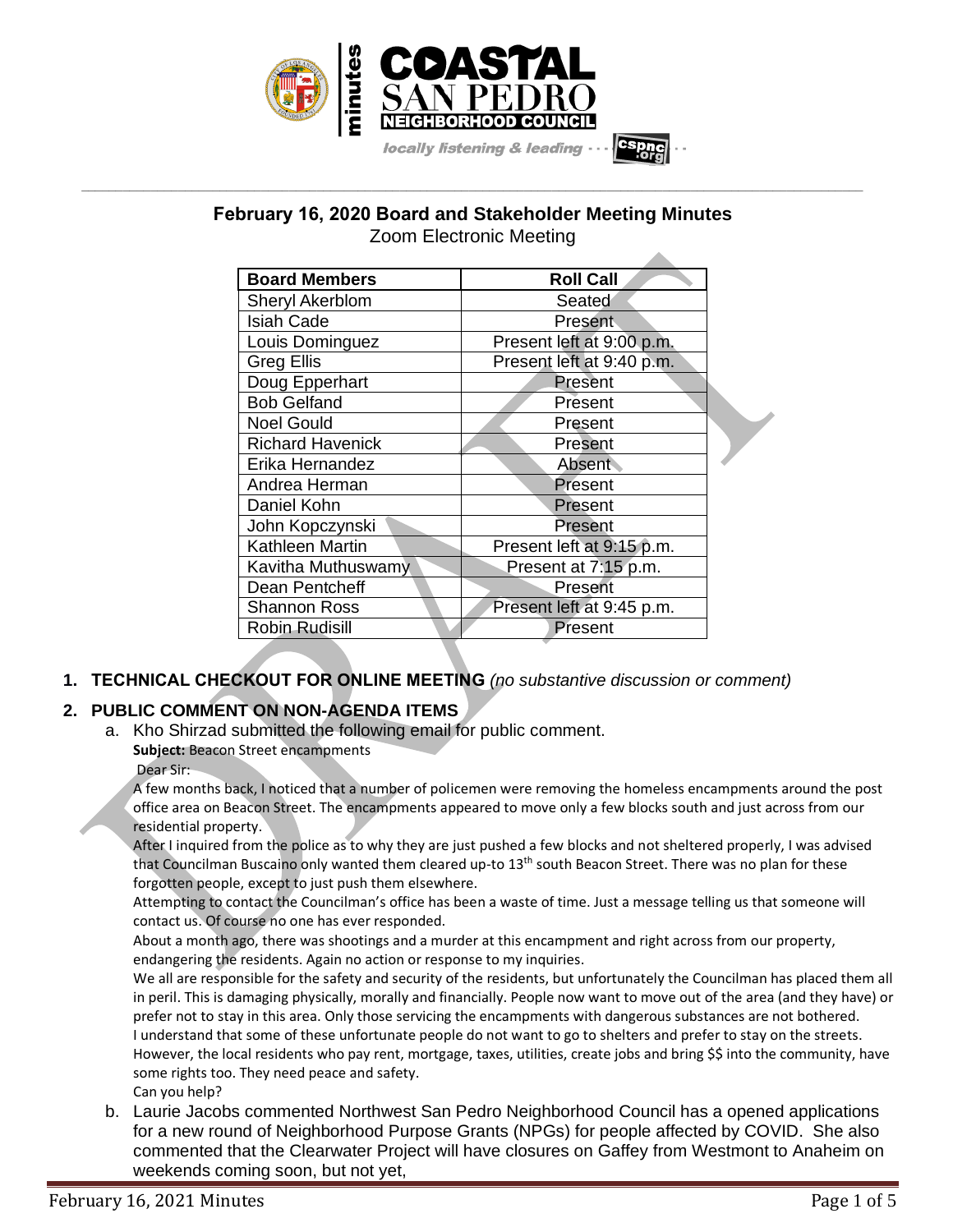- c. James Campeau commented about a 60 Minutes program about Shelter Box UK. It is really cool stuff.
- **3. CALL TO ORDER AND ROLL CALL:** The meeting was called to order at 6:30 p.m. by President Doug Epperhart. See list above for board attendance. There was a quorum with 14/15/16/15/13/12/11 Board members present and approximately 15 stakeholders in attendance.
- **4. BOARD ELECTION TO FILL VACANT BOARD SEAT** Each candidate made a brief statement.
	- a. Sheryl Akerblom
	- b. Danielle Nunez

Sheryl Akerblom was elected with 9 votes (Dominguez, Ellis, Epperhart, Gelfand, Gould, Havenick, Kohn, Kopczynski, and Pentcheff), Danielle Nunez received 2 votes (Hernandez and Rudisill), 0 no, 1 abstention (Cade), 2 out of room (Martin and Ross), and 1 not yet present (Muthuswamy).

# **5. BOARD MEMBER COMMENT ON NON-AGENDA ITEMS**

a. Noel Gould motion urgent item Noel motion as an urgent time sensitive item – approved to be heard after all the other business.

Motion by **Noel Gould** to add a motion regarding the proposed Freedom of the Seas Park, to be heard after all other business, passed with 14 yes (Akerblom, Cade, Dominguez, Ellis, Epperhart, Gelfand, Gould, Havenick, Hernandez, Kohn, Kopczynski, Martin, Pentcheff, and Rudisill), 0 no, 1 abstention (Ross), and 1 not yet present (Muthuswamy).

b. Shannon Ross announced that the Streets LA advisory council board will meet on Monday, February 22<sup>nd</sup>.

Motion by **Doug Epperhart** to contact Supervisor Janice Hahn on behalf of the Coastal San Pedro Neighborhood Council requesting a vaccination site in the harbor area for people 65 and older, approved without objection.

- **6. APPROVAL OF PRIOR MEETING MINUTES** January 19, 2021 meeting minutes approved as presented without objection.
- **7. REPORT FROM LOS ANGELES POLICE DEPARTMENT** Senior Lead Officer Paul Winter
	- a. Officer Paul Winter gave a brief overview of crime statistics for the area.
	- b. Officer Paul Winter answered questions from the board.
- **8. COVID-19 SITUATION UPDATE** Kavitha Muthuswamy Unable to attend
- **9. MOTION RECOMMENDING IMPROVEMENTS TO GAFFEY STREET OVERLOOK** *Planning, Land Use, and Transportation Committee*

*Whereas,* the Gaffey Street Overlook parking lot at 35th Street has been a long-time public nuisance, as people stay past curfew hours well into the early morning. Based on Los Angeles Police Department (LAPD) reports, it is a constant source of illegal activities, which include drugs, alcohol, assault, vandalism, trespassing, robbery, gunshots, intoxication, DUI 's, stabbings, even murders, indecent exposure, drug overdoses, suicides, fireworks and car-party noise including blasting mega sound systems. The trash that is left there includes condoms, human excrement, nitrous oxide balloons and hypodermic needles. It is also a preferred area for vehicle road racing and donut tire skidding marks due to the additional width of Gaffey Street at that location. Gaffey Street is approximately 88 feet wide at the parking lot, compared to the normal Gaffey Street width of 47 feet, which includes parallel street parking on both sides, and

*Whereas,* LAPD has complained that when, on occasion, they clear the parking lot during the posted closure hours of 10:30 pm to 5:30 am, as soon as they clear the parking lot and leave, the party people are all back.

*Therefore Be It Resolved,* in order to improve the quality of life for nearby residents and provide night time security and road safety, the Coastal San Pedro Neighborhood Council urgently requests that the Gaffey Street Overlook be physically and aesthetically modified so that the parking lot can be locked in three places by LAPD at the posted curfew of 10 pm, to be opened by the Department of Recreation and Parks at 5:30 am the following morning. The post and cable system — see attached rough drawing or other alternative ideas would be installed at the consistent 47 foot wide street width, allowing for the normal flow of traffic as well as for additional off-street parallel parking inside the barrier that would improve access for visitors to the Gaffey Street Overlook.

Motion by **Bob Gelfand** to remanded to joint committee meeting of: Planning and Transportation, Emergency Preparedness and Public Safety, and Administrative Operations, second by **Shannon Ross**, and passed with 8 yes (Dominguez, Epperhart, Gelfand, Hernandez, Martin, Muthuswamy, Pentcheff, and Ross), 7 noes (Akerblom, Ellis, Gould, Havenick, Kohn, Kopczynski, and Rudisill), and 1 abstention (Cade).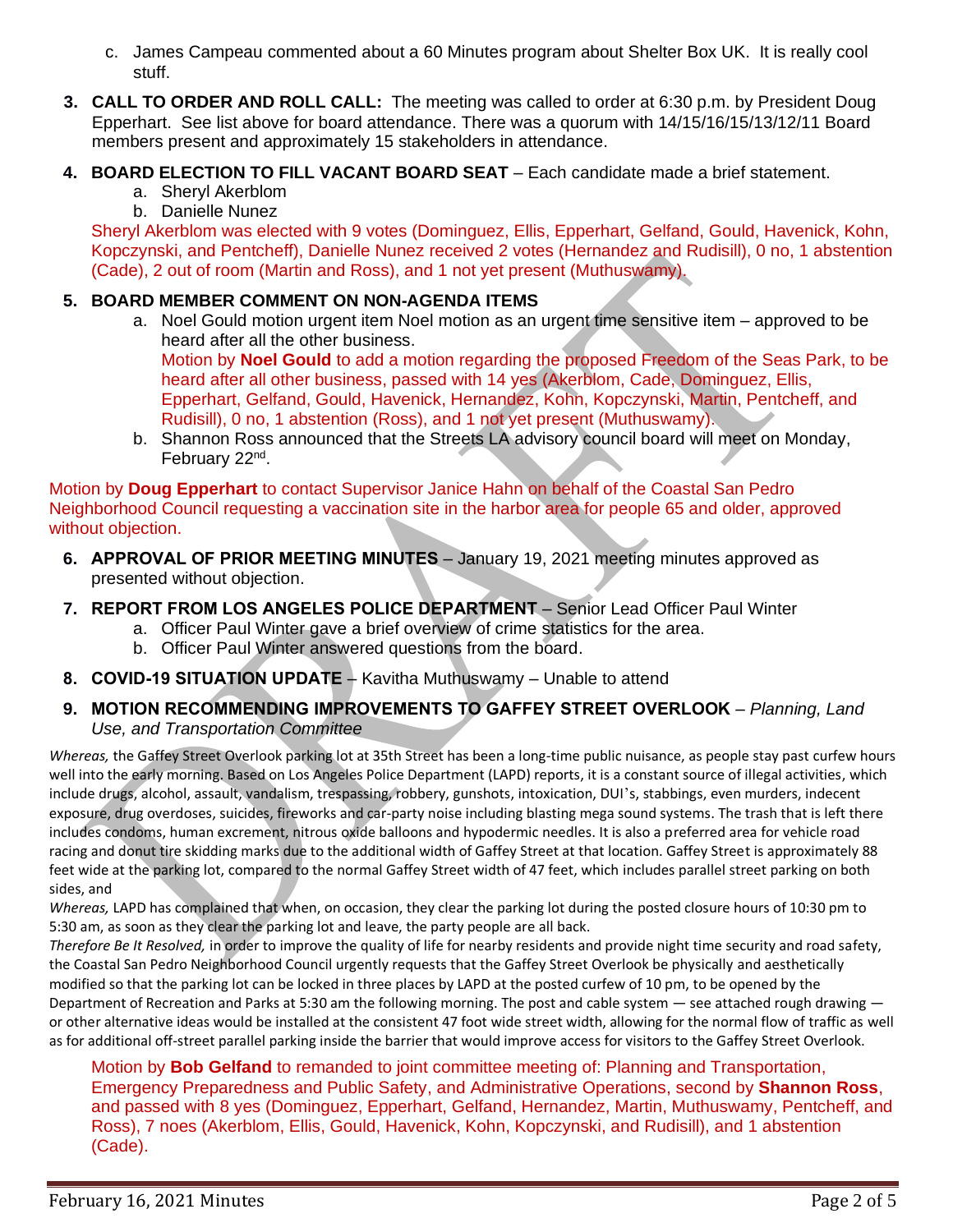#### **10. MOTION RECOMMENDING USE OF LOTS E+ F, 22ND STREET, PORT OF LOS ANGELES (POLA), FOR EMERGENCY TEMPORARY USE FOR HOMELESS.** – *Planning and Land Use Committee motion*

#### The edits in the main motion are corrections only not amendments.

*Whereas,* lots E + F are located together on the north side of 22nd Street between Miner and Sampson Way in the Port of Los Angeles. It is approximately 4 acres of unused open space, paved and unpaved with many trees. It will be continually unused for an uncertain number of years until the new West Harbor Port's O 'Call development project is completed, and

*Whereas,* San Pedro urgently needs a safe and clean space WHICH PROVIDES with providing dignity for OUR UNHOUSED NEIGHBORS the homeless encampments that who ARE currently are living on our community sidewalks, parkways and streets, predominately in our central San Pedro District without temporary bathrooms.

*Therefore Be It Resolved,* the Coastal San Pedro Neighborhood Council urgently requests the Port of Los Angeles (POLA), in the spirit of "we're all in this together," to provide the "EMERGENCY TEMPORARY USE" of Lots E + F in the POLA for the immediate location of San Pedro's homeless encampments, also providing a sufficient number of portable toilets and trash cans, and other wrap-around donated services.

*CSPNC shall file a Community Impact Statement*

Whereas, lots E and F located on the north side of 22<sup>nd</sup> street between Miner and Sampson Way in the Port of Los Angeles equates to approximately 4 acres of unused parking space.

Whereas, people experiencing homelessness in San Pedro urgently need a safe and clean space to live while waiting for affordable housing and permanent supportive housing.

Therefore, the Coastal San Pedro Neighborhood Council requests the Port of Los Angeles (POLA) provide Lots E and F for no more than 40 people to occupy small temporary homes fitted with restrooms and electricity/solar power.

**Motion** by **Kathleen Martin** to substitute the motion above, second by **Shannon Ross**, and failed with 1 yes (Ross), 7 noes (Ellis, Gelfand, Gould, Havenick, Kohn, Kopczynski, and Rudisill), 6 abstentions (Akerblom, Cade, Epperhart, Hernandez, Muthuswamy, and Pentcheff), and 2 left meeting (Dominguez and Martin).

**Motion** by **Noel Gould** to approve recommending use of Lots E+ F, 22nd Street, Port of Los Angeles (POLA), for emergency temporary use for homeless, second by **Bob Gelfand**, and passed with 9 yes (Akerblom, Ellis, Gelfand, Gould, Havenick, Kohn, Kopczynski, Pentcheff, and Rudisill), 0 no, 5 abstentions (Cade, Epperhart, Hernandez, Muthuswamy, and Ross), and 2 left meeting (Dominguez and Martin).

Moved to items 16 through 20 consent calendar without objection.

## **11. MOTION OPPOSING ADOPTION OF THE DIGITAL COMMUNICATIONS POLICY BEING CONSIDERED BY THE BOARD OF NEIGHBORHOOD COMMISSIONERS** – *Administrative Operations Committee*

*Whereas,* the proposed digital communications policy now being considered by the Board of Neighborhood Commissioners, if adopted, would provide a mechanism for the regulation and censorship of neighborhood councils 'social media communications, and *Whereas,* such policy also would also provide for the regulation and control of neighborhood council board members 'use of personal media platforms, and

Whereas, such policy extends the ability of the Department of Neighborhood Empowerment to regulate, censor, and punish boards and individuals for exercising First Amendment rights, and

*Whereas,* adequate legal safeguards and mechanisms, including social media terms of service rules, regarding the misuse of social media are available;

*Therefore, be it resolved,* the Coastal San Pedro Neighborhood Council opposes adoption of the proposed digital communications policy in any form whatsoever and its entire or partial inclusion in any other policy, such as the code of conduct. *CSPNC shall file a Community Impact Statement*

Motion from committee passed with 12 yes (Akerblom, Cade, Epperhart, Gelfand, Gould, Havenick, Hernandez, Kohn, Kopczynski, Muthuswamy, Pentcheff, and Rudisill), 0 no, 0 abstention, and 4 left meeting (Dominguez, Ellis, Martin, and Ross).

## **12. MOTION RECOMMENDING DOUBLING THE BUDGET OF THE CITY ETHICS COMMISSION** – *Administrative Operations Committee*

The Coastal San Pedro Neighborhood Council supports doubling the budget of the City Ethics Commission from approximately \$3.69M to \$7M.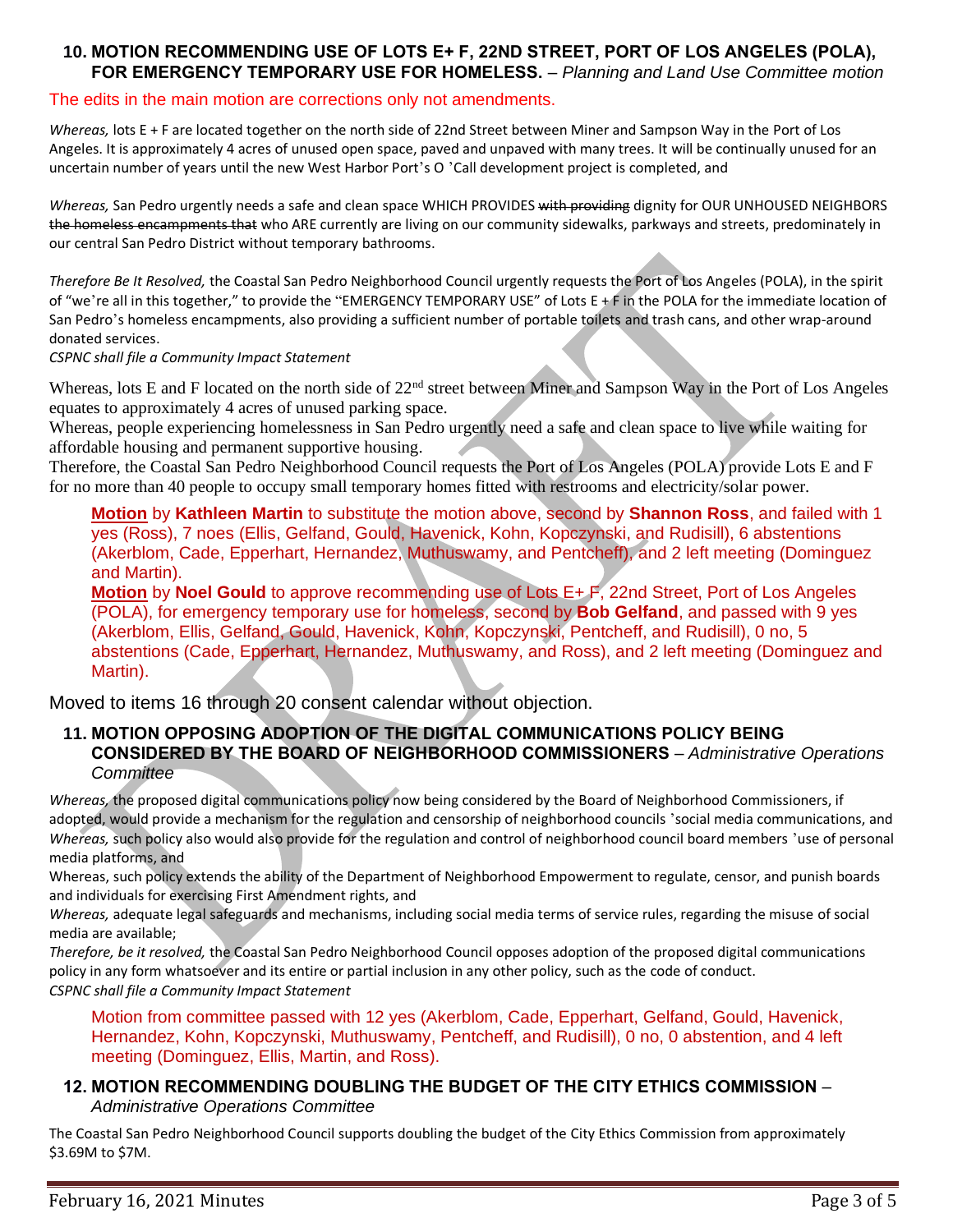Motion by **Bob Gelfand** to postpone until the March board meeting, second by **Isiah Cade**, and passed with 8 yes (Cade, Epperhart, Gelfand, Havenick, Hernandez, Kohn, Kopczynski, and Muthuswamy), 4 noes (Akerblom, Gould, Pentcheff, and Rudisill), 0 abstention, and 4 left meeting (Dominguez, Ellis, Martin, and Ross).

## **13. MOTION REGARDING REFORM AND VOTING MEMBERSHIP IN THE NEIGHBORHOOD COUNCIL CONGRESS PLANNING GROUP** – Bob Gelfand

*Whereas* the annual neighborhood council congress, traditionally held in September, is being planned and managed by a group of self-selected people who are not representative of the neighborhood council community as a whole, to the point that one member of that group unilaterally cancelled the officer elections that had been scheduled for February 6, 2021; and

*Whereas* the congress has been funded in recent years by public money allocated to the congress planning group through the votes of governing boards; and

*Whereas* the annual congress has, in recent non-pandemic years, cost upwards of \$40,000 in any given year,

*Therefore be it resolved,* the Coastal San Pedro Neighborhood Council calls on its fellow neighborhood councils to withhold funding from the congress planning group unless and until that group reforms itself,

*And further resolved,* the CSPNC recommends that voting membership in the congress planning group be limited to those who are appointed by a neighborhood council governing board.

Motion by **Bob Gelfand** to approve reform and voting membership in the Neighborhood Council Congress Planning group, second by **Noel Gould**, and passed with 10 yes (Akerblom, Cade, Epperhart, Gelfand, Gould, Havenick, Hernandez, Kohn, Kopczynski, and Pentcheff), 0 no, 0 abstention, 1 out of room (Rudisill) and 5 left meeting (Dominguez, Ellis, Martin, Muthuswamy, and Ross).

## **14. COMMITTEE REPORTS** – Not addressed due to time constraints.

- a. Administrative Operations Committee Chair Dean Pentcheff No new information
- b. Communications Committee Chair Shannon Ross No new information
- c. Emergency Preparedness and Public Safety Committee Chair Bob Gelfand No new information
- d. Parks and Coastline Committee Chair Noel Gould No new information
- e. Sunken City Ad Hoc Committee Chair Noel Gould No new information
- f. Environment and Sustainability Committee Chair Richard Havenick No new information
- g. Homelessness Committee Chair Kathleen Martin No new information
- h. Port Committee Chair Louis Dominguez No new information
- i. Planning and Transportation Chair Robin Rudisill No additional information
	- i. To view notes from the latest meeting please go to [https://www.cspnc.org/agendas-minutes-](https://www.cspnc.org/agendas-minutes-7planning-trans)[7planning-trans.](https://www.cspnc.org/agendas-minutes-7planning-trans)
- **15. TRESURER'S REPORT** Louis Dominguez, Treasurer Mr. Dominguez gave a brief overview of current funding levels.

## *Budget and Finance (Consent Calendar)*

**16. APPROVAL OF MONTHLY EXPENDITURE REPORT FOR DECEMEBER 2020.**

**17. APPROVAL OF MONTHLY EXPENSES, INCLUDING APPROVAL OF TREASURER'S PAYMENT OF ALL RECURRING NEIGHBORHOOD COUNCIL EXPENSES INCLUDING (BUT NOT LIMITED TO) LLOYD STAFFING, THE MAILROOM, ANGELS GATE CULTURAL CENTER MEETING EXPENSES, VENDOR(S) FOR MEETING REFRESHMENTS, AND OFFICE SUPPLIES**

## **18. APPROVAL OF FUNDING REQUESTS RECEIVED FROM COMMITTEES** – None

## **19. MOTION TO EXPEND \$500 TO THE HARBOR ALLIANCE OF NEIGHBORHOOD COUNCILS**

The Coastal San Pedro Neighborhood Council authorizes the expenditure of \$500 to be paid to the Harbor Alliance of Neighborhood Councils for administrative and operational expenses therefor.

# **20. MOTION REAFFIRMING EXPENDITURE ON NEWSLETTER**

The Coastal San Pedro Neighborhood Council authorizes the expenditure of \$858.76 to Reed Printing for printing the Coastal Currents June 2020 newsletter.

Motion by **Louis Dominguez** to approve the consent calendar as presented, second by **Daniel Kohn**, and passed with 13 yes (Cade, Ellis, Epperhart, Gelfand, Gould, Havenick, Hernandez, Kohn, Kopczynski, Muthuswamy, Pentcheff, Ross, and Rudisill), 0 no, 0 abstention, 1 ineligible (Akerblom), and 2 left meeting (Dominguez and Martin).